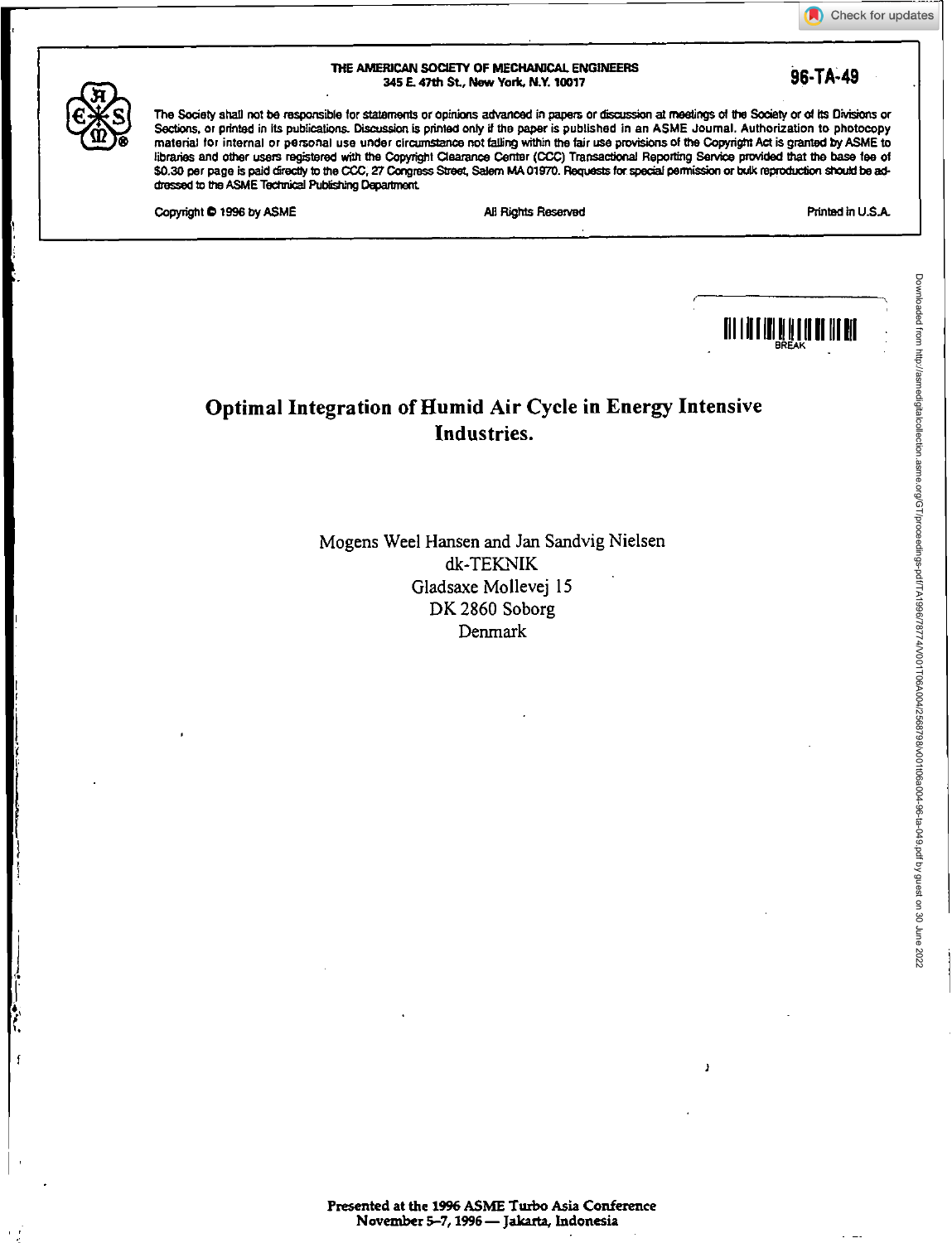#### **ABSTRACT**

Humid Air Turbine cycle (HAT) is characterised by its high single cycle efficiency. The HAT cycle is typically constrained by a pinch point at low temperature. This indicates that additional heat in the range  $100 \text{ °C}$  to 200  $\text{ °C}$  can be utilised with high marginal efficiency. At the same time energy intensive industries (for example refineries, Cement production plants and Steel works) typically have a surplus of heat from around 250 °C to 300 °C and down. This study is aimed at the integration of HAT Cycle into the industrial process plant where the complementary features can be exploited. The present paper has two main objectives. The first objective is to present a general approach for integration analysis. The approach is based on conceptual design using targeting procedures (e.g. Pinch Analysis). The second objective is to find an optimum integration scheme for specific heat sources available from industrial sites. To illustrate both objectives a case study based on real refinery data is discussed.

#### **Keywords**

Humid Air Turbine, Process Integration, Industrial co-generation.

#### **Introduction**

In the energy intensive industries (Refineries, Cement production, steel works etc.) a vast amount of heat is available from about 250 °C. The heat is often discharged because no economical utilisation is feasible. The amount of heat and the available temperature levels

can easily be identified in a Process Integrating study (e.g. Pinch Analysis). The site pinch point is often placed well above 200 °C for the above mentioned industries. Steam raising is commonly used for transforming waste heat to a useable heat medium for power production or for direct mechanical drives. The drawback is, however, that steam raising results in a major exergy loss because of the phase change, that takes place at constant temperature (often at minimum 200 °C). It is possible to introduce multiple steam levels, which reduces the exergy loss, but increase the overall capital cost and plant complexity.

The system proposed in this paper is based on a modified Humid Air Turbine (HAT) cycle. The approach used throughout this study is based on the approach suggested by Nielsen (1995), which in the case of the HAT cycle optimisation is similar to the approach



Figure.1 HAT cycle in typical form (After Stecco et al. 1993).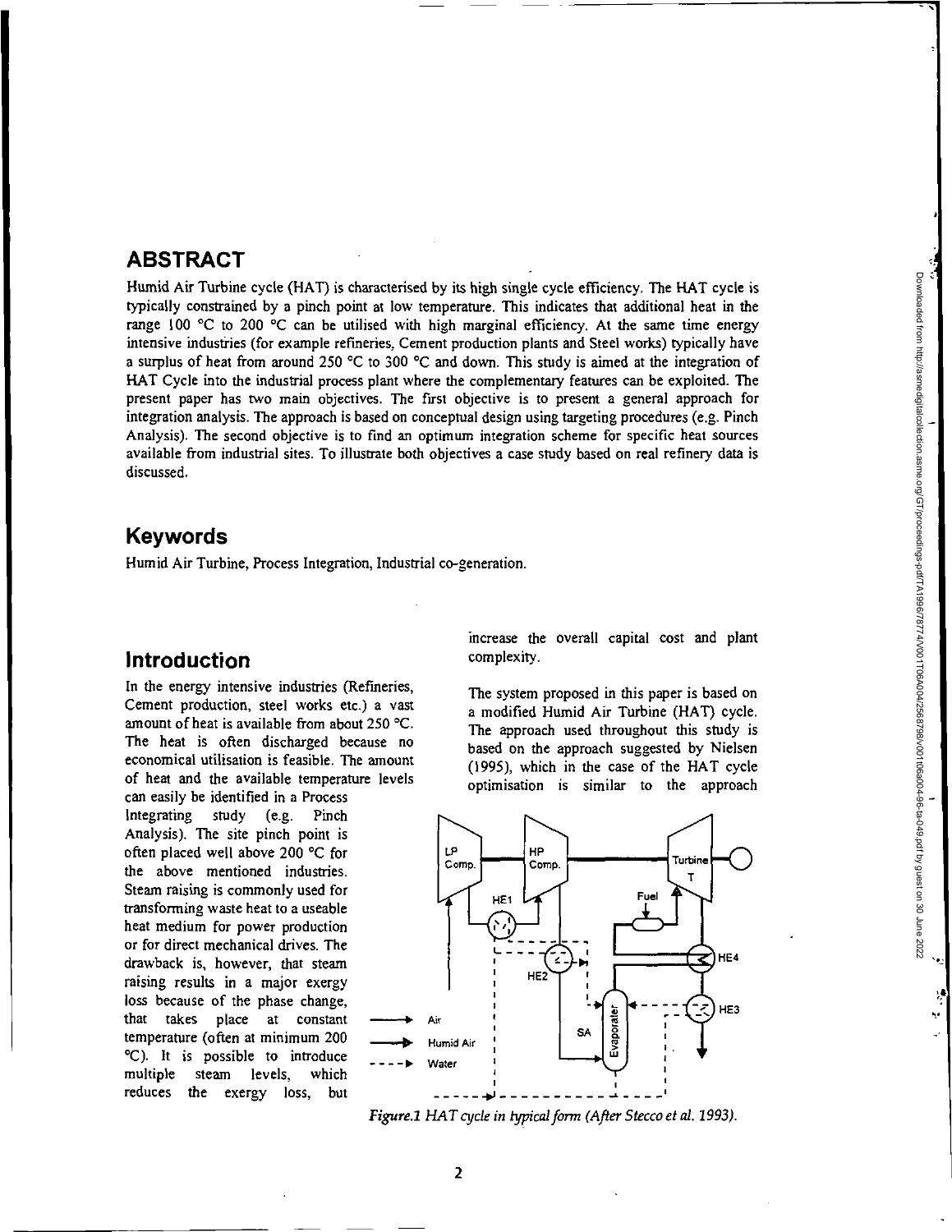

Figure 2. Modified HAT cycle structures as proposed by Stecco et al. (1993).

suggested by De Ruyck et al. (1995). The key features of the approach is that it is based on a conceptual description using targeting procedures for heat recovery and water evaporation. This is in contrary to the conventional approach, which is a parametric study based on fixed plant structure. The principal advantage of the conceptual description and targeting approach is that it does not become caught in a topology trap. It also allows for fast screening of different alternative conceptual set-up, which is discussed in the subsequent chapters.

# **HAT Cycle concept**

**L** 



*Figure 3 Superstructure for HAT cycle as proposed by Xiao et al. (1994). M denotes mixer units.* 

The Humid Air Turbine (HAT) cycle was patented by Flour Daniel (Rao 1989). The cycle uses a working medium of humidified air. The cycle, which in its general form is quite simple compared with other innovative power cycles (e.g. Kalina et al. 1991), is based on recent advances in gas turbine technology. With no top or bottoming cycles the HAT cycle is reported to give efficiencies of over 60% (LHV). The cycle has been given a considerable interest over the last couple of years. Several studies have aimed at optimising the cycle performance using different process layouts (Xiao et al. 1994, Stecco et al. 1993a,1993b). These studies have been based on a fixed or semifixed conceptual layout followed by a parametric optimisation. The approach in this work is based on a general top down analysis (Nielsen 1995). This analysis

approach can be applied to the studied cycle with a<br>considerable gain in the considerable gain in the optimisation work. With simple rules based on second law insight and pinch technology an optimisation study can be carried out using a standard process simulator within a few days.

The typical layout for the HAT cycle is shown in Figure I. The air is compressed in two stages with an intercooler (HE1). The intercooler gives a lower temperature into the second stage compressor and thus a smaller power consumption. The removed heat is used to heat up some water for the evaporator. After the second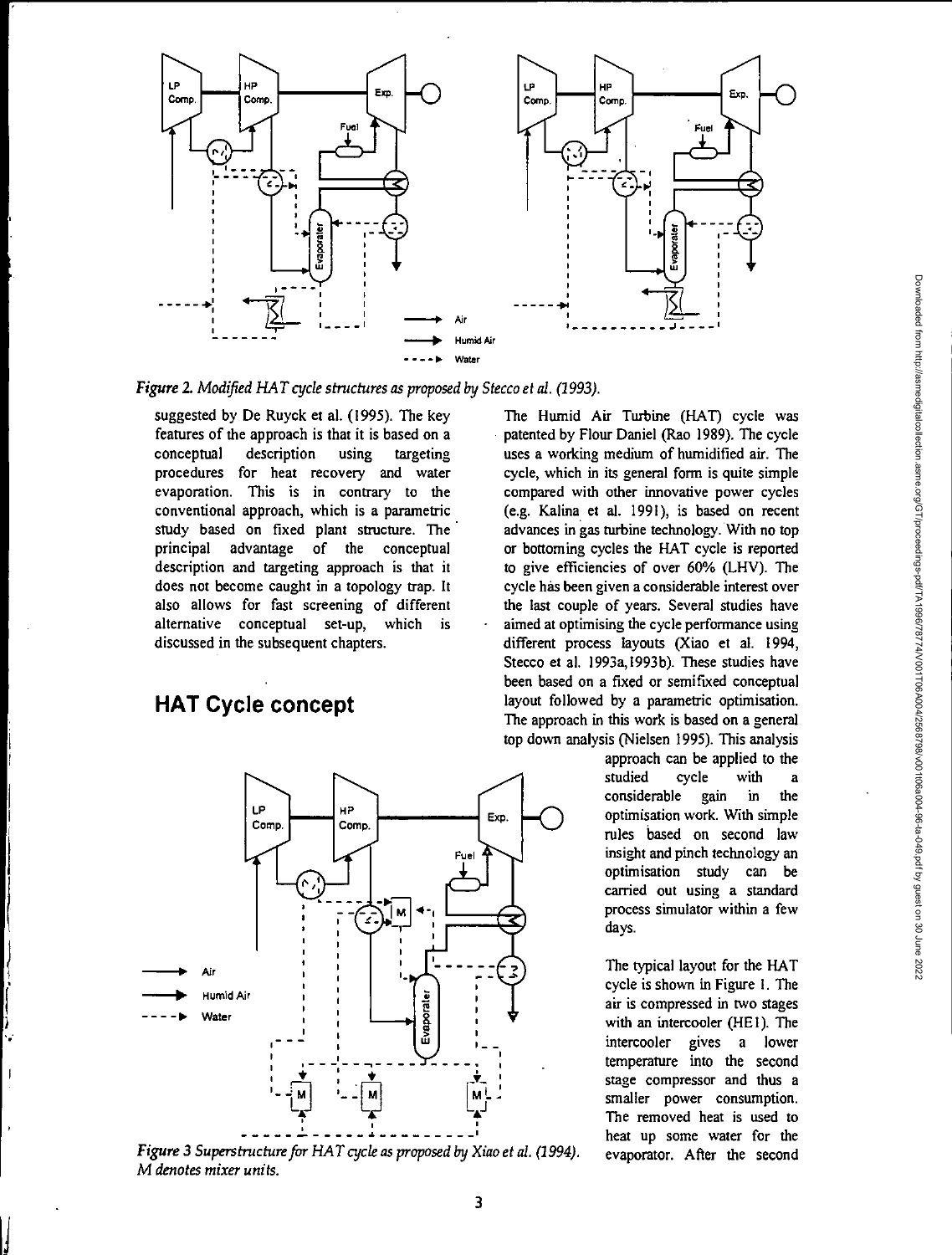compression stage the gas is cooled once more (HE2) before it enters the evaporator (SA). Here the gas meets the hot water in countercurrent flow. This unit gives a simultaneous mass and heat transfer where the water is evaporated at variable temperature. The humidified air is then heated in a regenerator (HE4), where heat from the turbine exit is used to heat the humidified air. In the combuster fuel is injected and burned. The hot gas now enters the gas turbine (T). The tail gas is cooled in two steps. First in the regenerator and after that in a water heater (HE3).

Stecco et al. (1993a,b) propose two variations where a cooling tower is applied to decrease the temperature inlet to second compression stage (Figure 2). Xiao et al. (1994) propose an alternative layout based on a superstructure that embed several different heat exchanger configurations (Figure 3). Stecco et al. (1993a,b) get their results by varying the key parameters for each configuration. In this *case* they varied the compression ratios for both compressors and the relative humidity at the evaporator outlet. Xiao et al. (1994) optimised the system with an algorithmic approach applying an infeasible path method with a process simulator.

Nielsen (1995) proposed a simple global approach which has been used in several industrial process integration studies. The global approach is as follows:

- I. Obtain base case configuration.
- 2. Remove all utility streams (non kernel process streams).
- 3. Select basic utility concept(s).
- 4. Set initial/Update kernel process parameters and key utility parameters.
- 5. Serve all process streams with simple utilities.
- 6. Calculate pinch targets (minimum approach temperature).
- 7. Repeat step 4-6 while optimising energy recovery, material conversion or power production.
- 8. Design heat exchanger network for optimised process and utility concept.

The main feature is the two stage design of the heat exchanger network. Individual heat exchangers are removed and replaced with utility exchangers. After that a pinch analysis calculates energy targets (or temperature approach targets for exothermic processes). At that stage the actual heat exchanger network design is not fixed, but the result shows the feasibility of the proposed process design. Now key process parameters can be varied in the search for optimum performance. For each conceptual process design a pinch analysis can show whether a feasible heat exchanger network exists (whether minimum approach temperature is over or below 0). The major benefit by this general approach is the limited work on heat exchanger network synthesis. In this case the actual network design is carried out as the last step when most other parameters are fixed. One major advantage is that the same conceptual model can be used throughout the analysis.



*Figure 4 Conceptual model for HAT cycle evaluation.* 

For the HAT cycle a modified approach is suggested based on the particularity of this cycle. If the objective is to maximise the thermal efficiency, some basic exergy consideration can be utilised. The following operations in the HAT power cycle cause exergy losses:

- I. Mixing fluids with different temperatures.
- 2. Heat transfer with temperature driving forces.
- 3. Irreversibility in the humidifier.
- 4. Combustion irreversibility.

Downloaded from http://asmedigitalcollection.asme.org/GT/proceedings-pdf/TA19867874/V011D6A042588798/v001f06a04-96-ta-049.pdf by guest on 30 June 2022 Downloaded from http://asmedigitalcollection.asme.org/GT/proceedings-pdf/TA1996/78774/V001T06A004/2568798/v001t06a004-96-ta-049.pdf by guest on 30 June 2022

¢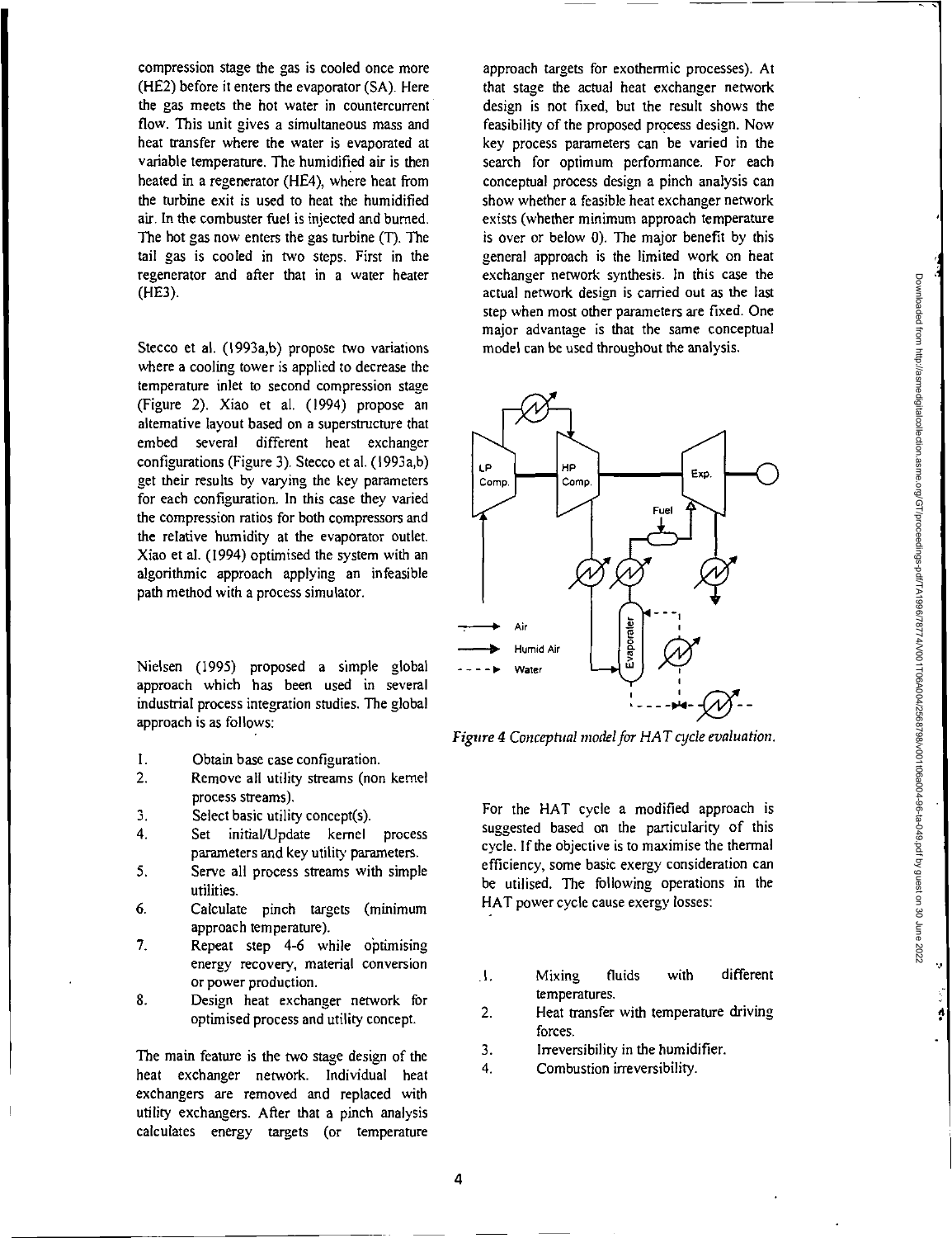

*Figure 5 Effect of changing the flow rate and temperature of water to the evaporator.* 

In this example the irreversibility in the combustion, which can be improved by recycling off-gases (Harvey et al. 1992), will not be considered. Without any quantification it is postulated that optimum performance is obtained when all fluid mixing is done isothermally, heat transfer is carried out with a constant minimum approach temperature and irreversibility in the humidifier is minimised. The irreversibility in the humidifier is caused by a combination of fluid mixing and heat transfer with excessive temperature difference.

A conceptual flowsheet for the HAT cycle is shown in figure 4. In this flowsheet no restriction is imposed on placement of individual heat exchangers. It is assumed that all process streams are served by the best available heat source. In the flowsheet, this assumption is represented by an external utility. With a given set of process parameters (pressure ratios, humidifier parameters) a targeting analysis can predict the feasibility of the process. With pinch technology the composite curves can be used to identify thermal inefficiencies (excessive temperature differences). The information can then be used to update the process parameters.

To obtain maximum efficiency of the conceptual model outlined in figure 4, the following parameters are optimised

Evaporator condition (water flow and temperature) Evolving air flow (kg air/kg fuel)

Simple second law thermodynamic implies that the recuperated temperature should be as close as possible to the turbine exit temperature (i.e. equal to minimum approach temperature). Further we want to keep the composite curves as close as possible over the whole temperature range. Based on this simple insight we are ready to tailoring the approach for HAT cycle optimisation. The optimisation is based on a fixed fuel flow.

- I. Set initial/update pressure ratios.
- 2. Set initial/update evaporator conditions.
- 3. Set initial/update Air flow.
- 4. Set initial/update recuperator temperature.
- 5. Calculate combustion temperature.
- 6. Repeat 4 and 5 until combustion temperature constraint is reached.
- 7. Repeat 3-6 until  $T_{rec} = T_{exit} \cdot \Delta T_{min}$ .<br>8. Perform  $\Delta T_{min}$  targeting.
- Perform  $\Delta T_{min}$  targeting.
- 9. Use composite curves to close the gaps between the hot and cold composite curves. This is done by updating evaporator conditions. Repeat step 2 - 9 until the curves are as parallel as possible.

Pressure ratios stage 1 and 2

10. . Repeat step 1 -9 over a reasonable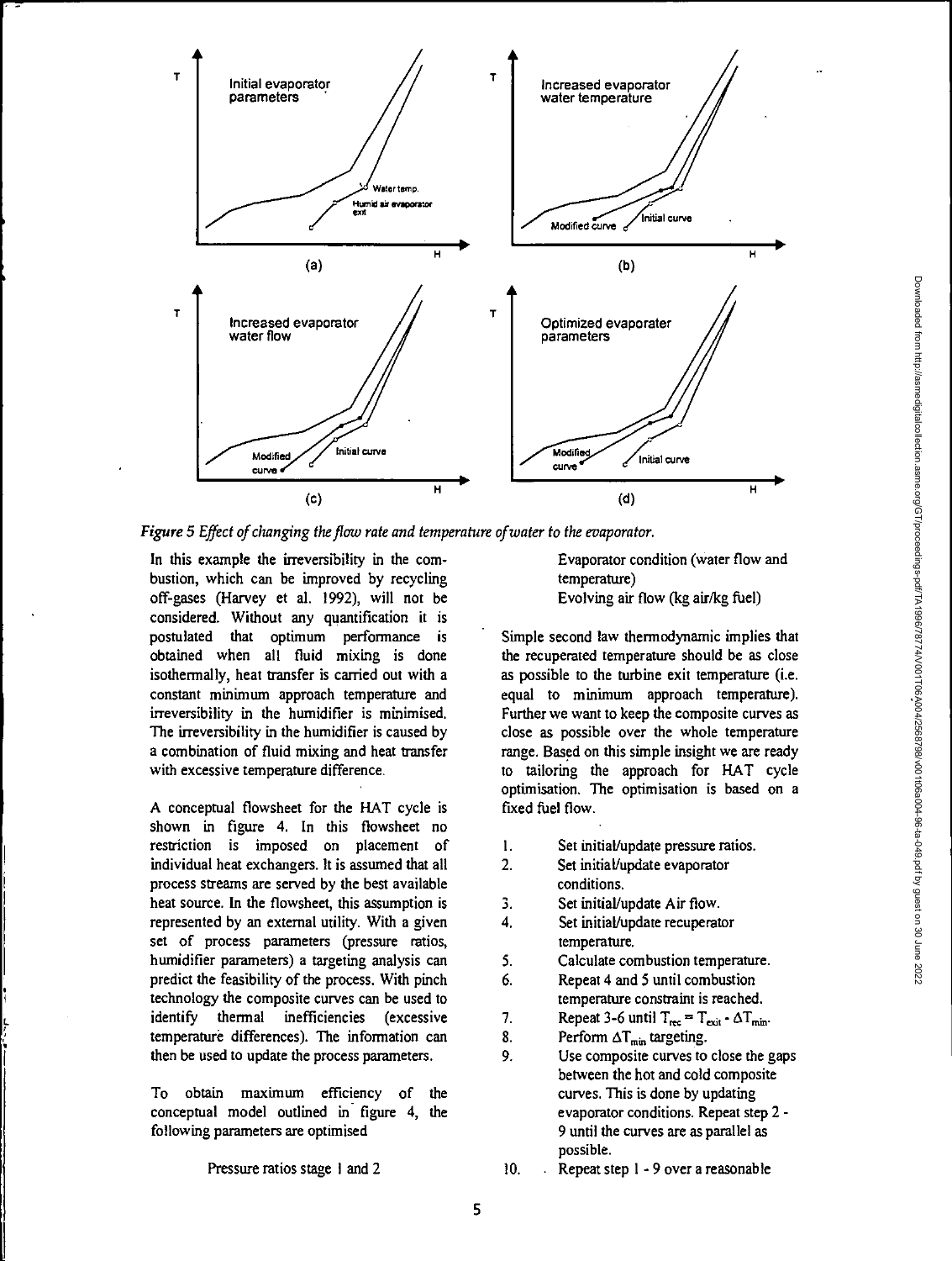pressure range.

#### II. Design heat exchanger network for selected design parameters.

Although the procedure is quite iterative part of it can be done automatically using a standard process simulator. This is the case for step 3 to 6. Updating of the evaporator condition is a mixture of flow and temperature changes. The choice is dependent of the form of the composite curves. The effect of changing the temperature and massflow rate respectively is illustrated on figure 5.

For each set of pressure ratios the only two variables that have to be considered are the water flow rate and temperature. The design problem has thus been reduced significantly.

The problem dimension can be reduced even further by using a targeting model for the saturator (Nielsen 1995). Instead of simulating the heat and mass transfer in the saturator an alternative model can be used. Water is mixed directly with the combustion air giving a two phase flow. When this mixture is heated, the water gradually evaporates according to its partial pressure. The lay-out of this conceptual model is outlined in figure 6. The added water represents the amount of water that has to be transferred in the humidifier. De Ruyck *et at*  (1995) proposed a similar approach, where they use a black box representation of the combined heat transfer and evaporation system.

The proposed modified conceptual model is resulting gas/water heater is shown in figure 7. The benefit in using this alternative model is



*Figure 7 Targeting model for saturator performance.* 

a simplification in the synthesis. In the original formulation it is necessary to include a model of the absorption process. With the new formulation the absorption process and heating of working gas and water is combined in a simple model where water and working gas are mixed and subsequently heated. With the new formulation only water flow rate (absorbed) and turbine inlet temperature has to be specified. It is quite simple to retrieve the full model from the targeting model. This can be done graphically - figure 7. The slope of the fresh water heating is determined by the amount of fresh water. The best heating of the rest can be determined by looking at the saturation curve along with the process heat release curve. If the pinch is located at the saturation curve the line has to be drawn through the pinch point in order to maintain the minimum approach temperature.



outlined in figure 6. The heat curve for the *Figure 6. A conceptual model of the HAT Cycle for* resulting gas/water heater is shown in figure *conceptual optimisation*.

With the conceptual model in figure 7 a simple study can be conducted. The objective of the study is to illustrate the approach. It is thus assumed that the pressure ratios and pressure losses are fixed. Further the combustion heat is added as a simple heat load.

Data for the subsequent case studies are given in table I. In this paper the main issue is to illustrate the general approach. Therefore the condition in table 1 is assumed fixed, although subsequent optimisation and practical considerations may change the specific values.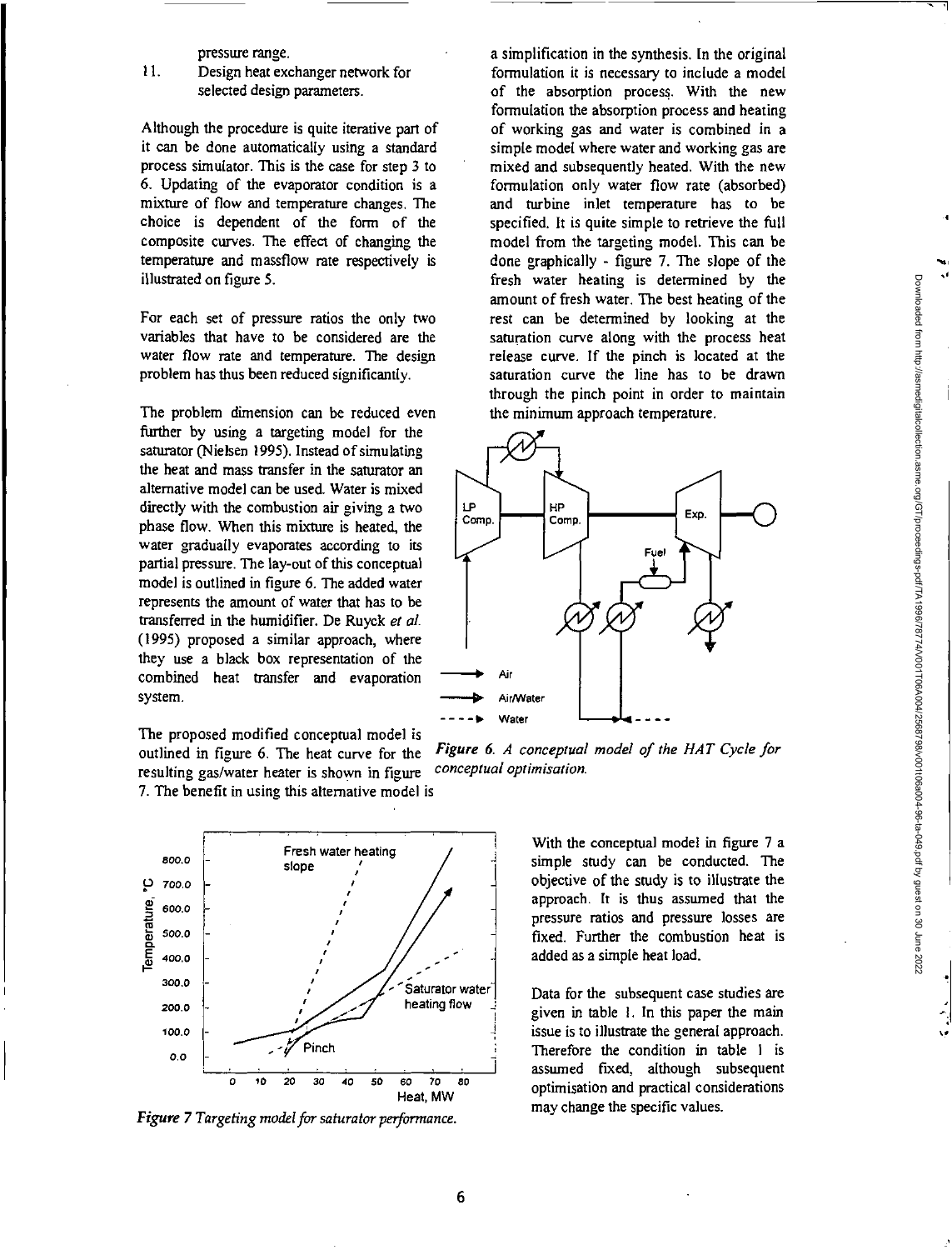| Compressor isentropic efficiency | 88%                               |
|----------------------------------|-----------------------------------|
| Turbine isentropic efficiency    | 90%                               |
| Air and water temperature        | 20 °C                             |
| Intercooler temperature          | $25\overline{{}^{\circ}\text{C}}$ |
| Aftercooler temperature          | 30 °C                             |
| Compressor I discharge pressure  | 3 bar                             |
| Compressor II discharge pressure | 9 bar                             |
| Turbine inlet temperature        | 1200 °C                           |
| Pressure loss Intercooler        | 0.05 <sub>bar</sub>               |
| Pressure loss combustion section | 0.5 <sub>bar</sub>                |
| Pressure loss tail gas section   | $\overline{0.04}$ bar             |
| Minimum approach temperature     | $20^{\circ}$ C                    |
|                                  |                                   |

*Table I Basic assumptions for initial case study.* 

The exergy loss in the heat exchanging process is minimised when the process composite curves features two pinch points. With a process simulator, with an integrated pinch targeting tool (e.g. HYSIM, which is used in this study), it is straight forward to find the exact amount of water required to create a dual pinch point. With the assumption for this study the dual pinch situation occurs when 0.08 kg



*Figure 8 Optimisation of the stand alone HAT cycle. Optimum is found when two pinch points coexist.* 

water is absorbed per kg evolved air. This results in a specific power output of 463.4 kJ/kg air and requires a fuel heat load of 754.3 kJ/kg air. This gives a thermal efficiency of 61.43 %. The resulting composite curve is outlined in figure 8.

#### **Industrial integration of the HAT cycle**

Many industrial sites have a vast amount of heat available from about 250 °C. The heat is often discharged because no economical utilisation is feasible. This can easily be

identified by a process integrating study (e.g. Pinch Analysis) where a pinch temperature above 200 °C typically is identified. Steam raising is a commonly used mean for transforming waste heat to work or power. The drawback with steam is, however, that it results in a major exergy loss because of the phase change, that takes place at constant temperature (often at minimum 200 °C). It is possible to introduce multiple steam levels, which reduces the exergy losses. This does, however, increase the overall capital cost and plant complexity.

From the industrial point of view the modified HAT cycle offers a simple alternative to the complex and expensive steam systems (Steam drums, steam traps, dearaters etc.). In stead of raising steam the excessive process heat can be used for heating water for the HAT cycle and thus increase the power output from that cycle. It is thus possible to produce power utilising low temperature heat sources. There are thus two heat sources to the cycle - waste heat and fuel heat. Two different power efficiencies will be considered to describe the effective utilisation of the heat. The first describe the marginal power efficiency  $\eta_{m, WH}$  of the waste heat  $Q_{WH}$  which can be expressed as

$$
\eta_{m,WH} = \frac{P - \eta_{BC} \cdot Q_{fuel}}{Q_{WH}}
$$

P is the total cycle power output. To get the marginal power from the waste heat it is necessary to subtract the power that could be produced by the fuel. In this paper the reference is the efficiency of the stand alone HAT cycle  $\eta_{BC}$ . Q<sub>fuel</sub> is the required heat input from fuel firing. The marginal efficiency thus describes the actual efficiency for transforming waste heat to power. This efficiency can thus be compared with the efficiency of a steam cycle based on the waste heat.

The second efficiency describes the fuel efficiency based on the assumption that waste heat is alternatively discharged. This efficiency is expressed as

$$
\eta_{m, fuel} = \frac{P}{Q_{fuel}}
$$

For illustration a complete example is outlined. The main objective is to demonstrate the approach, while the detailed practical problems, such as available machinery, is a subject to future work. As a case study a small refinery is considered. The refinery has an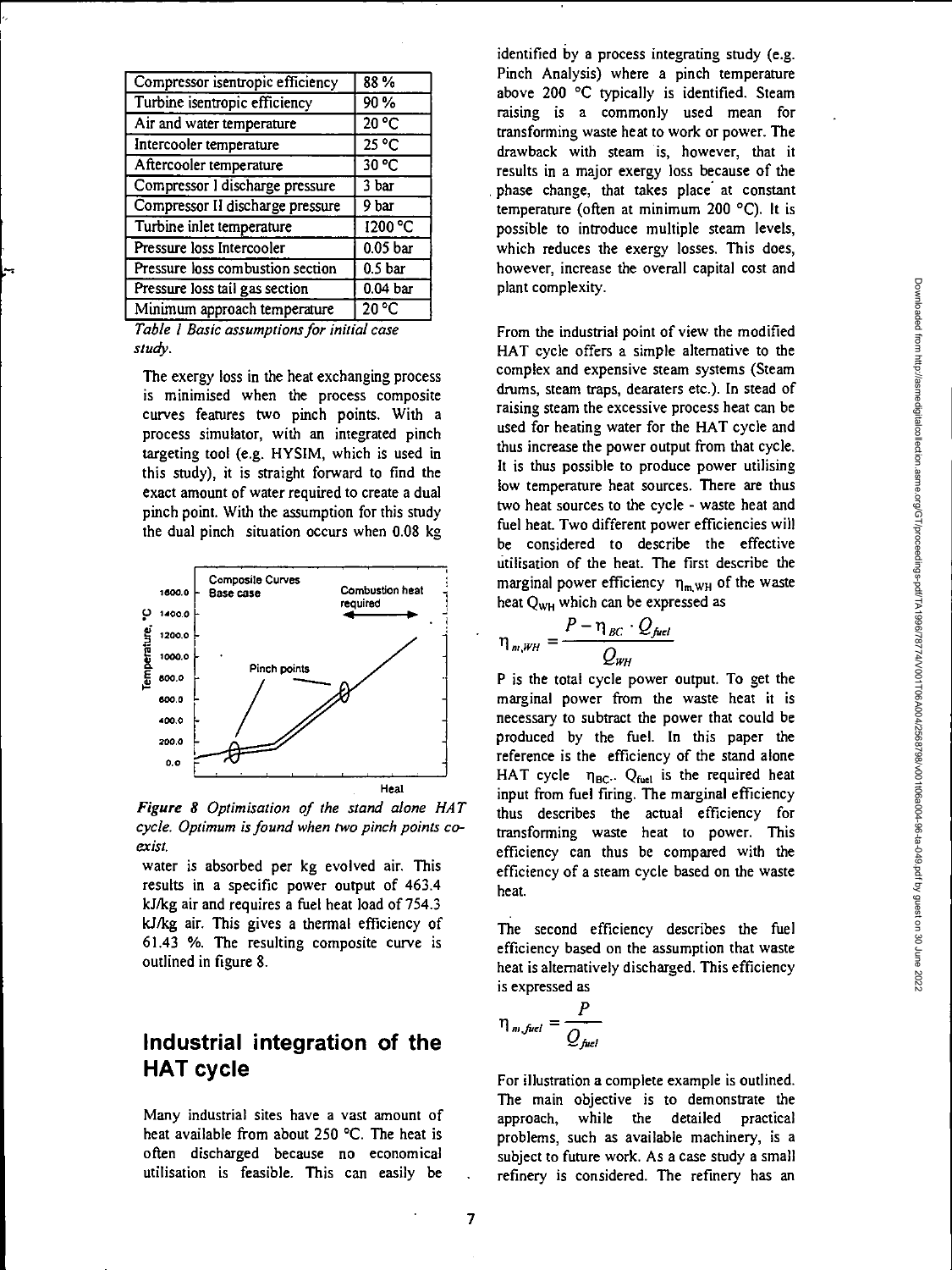| Waste heat<br>kJ/kg air | Water flow rate | Power     | Heat input | Marginal<br>waste heat | Fuel<br>efficiency |
|-------------------------|-----------------|-----------|------------|------------------------|--------------------|
|                         | kg water/kg air | kJ/kg air | kJ/kg air  | efficiency<br>℅        | %                  |
| 0 (Base case)           | 0.08            | 463       | 754.3      |                        | $61.4$ (Base)      |
| 100                     | 0.12            | 506       | 793        | 19.1                   | 63.8               |
| 200                     | 0.16            | 549       | 832        | 19.0                   | 66.0               |
| 400                     | $0.24^{\circ}$  | 634       | 920        | 17.2                   | 68.9               |
| 600                     | 0.32            | 720       | 1018       | 15.7                   | 70.7               |
| 800                     | 0.37            | 773       | 1078       | 13.9                   | 71.7               |
| 1000                    | 0.43            | 837       | 1138       | 13.8                   | 73.6               |
| 2000                    | 0.63            | 1050      | 1394       | 9.7                    | 75.3               |

*Table 2 Conceptual optimisation of the integrated HAT cycle.* 



*Figure 9 Heat available from small refinery site.* 

average crude intake of 8400 tpd. In a process integration study a total process composite curve is constructed (figure 9). The belonging grand composite curve show where excessive heat is available from the refinery site. For simplicity the site heat source is approximated in two sections. One section from 250 °C to 100 °C and one from 150 °C to 100 °C. This can be include in the integrated power cycle analysis by using two process streams. With the same approach and assumptions, as for the stand alone HAT cycle, an optimisation is carried out. For a given relative waste heat (kW per kg evolved air) the operation point that features two pinch points is identified. The results are outlined in table 2

With the example from the refinery a waste heat amount of 30 MW (250°C to 100 °C) can

yield a marginal power production of up to 5.7 MW (100 KJ/kg air waste heat) in an enhanced 250 - This requires an additional fuel input of 240 MW. Alternatively an integrated  $200 \frac{1}{200}$  cycle with 2000 kJ/kg air heat will result in a marginal power production of 2.9 MW with an additional fuel input of 20.9 MW. The loo advantage with the combination HAT cycle/process heat is that the extra investment (when the HAT cycle equipment is matured) will be rather small. With a high waste heat to air ratio a water content of up to 39 % is

## **Sub atmospheric HAT cycle**

With high water content in the combustion gas it can be an advantage to run the expander to below the atmospheric pressure. In that case the expansion gas will be cooled down to well below the dew point. The condensate is separated and the remaining flue gas is recompressed and discharged at atmospheric pressure. This process enhancement is examined with a waste heat to air ratio of 1000 kJ/kg air. Under the same conditions as before the optimum operation points are found for given subatmospheric pressures. The results are listed in table 3.

# **Turbo charger equipment**

So far only state of the art turbo machinery is considered. The last case study examines the

| Sub atmospheric<br>pressure bar | Water flow rate<br>kg water/kg air | Power<br>kJ/kg air | Heat input<br>kJ/kg air | Marginal<br>waste heat<br>efficiency<br>% | Fuel<br>efficiency<br>% |
|---------------------------------|------------------------------------|--------------------|-------------------------|-------------------------------------------|-------------------------|
| 0.74                            | 0.43                               | 931.7              | 1271                    | 15.1                                      | 73.3                    |
| 0.64                            | 0.43                               | 966.9              | 1324                    | 15.4                                      | 73.0                    |
| 0.54                            | 0.43                               | 1004.1             | 1385                    | 15.4                                      | 72.5                    |
| 0.44                            | 0.43                               | 1042.6             | 1454                    | $9.2 -$                                   | 71.7                    |

*Table 3 Conceptual optimisation of the heat integrated HAT subatmospheric cycle.*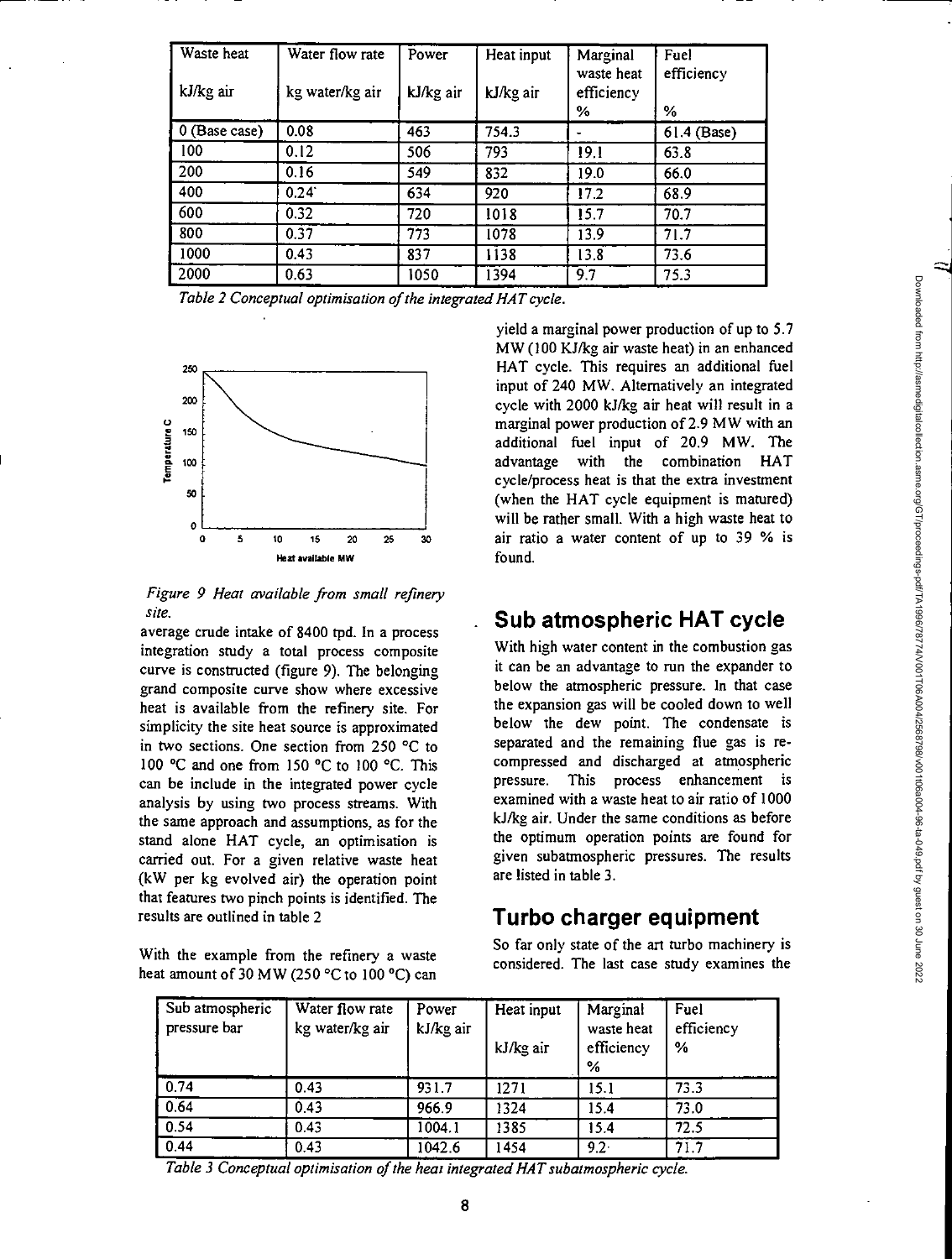possibilities of producing a low cost HAT cycle based on turbo charger units. These units are typically produced in large numbers and thus available at moderate cost. Turbochargers do, however, not have state of the art efficiencies. In this new case study a simple HAT cycle is considered without intercooling.

| Table 4                |                     |
|------------------------|---------------------|
| Compressor efficiency  | 81.5%               |
| Turbine eff.           | 84 %                |
| Air and water Temp.    | 20 °C               |
| After cooler temp.     | 30 °C               |
| Discharge pressure     | 3.5 <sub>bar</sub>  |
| Turbine inlet temp.    | 750 °C              |
| Pressure loss comb.    | 0.15 bar            |
| Pressure loss exit     | 0.04 <sub>bar</sub> |
| Minimum approach temp. | °C<br>20.           |

Table 4 Conditions for the turbo charger based HAT cycle.

The parameters used in the study are as listed

the results are of general nature. The supplementary studies cover changed pressure ratios and increased temperature difference for the recuperator.

First the discharge pressures are increased to 3.5 bar and 12 bar for the atmospheric cycle. Secondly the temperature difference for the hot pinch is increased to 40 °C.

For the turbo charger based HAT cycle the hot pinch temperature difference approach is increased to 40 °C. Results for both supplementary studies are presented in table 6.

It is noticed that the increased hot pinch temperature approach decreases the efficiencies of the cycles as expected. The overall trend is, however, unchanged.

**Conclusion and further** 

#### Waste heat load kJ/kg air Water flow rate kg water/kg air Power kJ/kg air Heat input kJ/kg air Marginal waste heat efficiency Fuel efficiency % % 0 0.055 117.5 298.1 39.4 50 0.075 125.8 307.2 9.4 4L0 100 0.100 136.2 318.7 9.7 42.7 200 0.145 154.8 ' 339.4 10.5 45.6 400 0.250 198.3 387.6 11.4 51.1 800 0.420 268.5 465.6 10.6 42.6

Table 5 Conceptual optimisation of the turbo charger based integrated HAT cycle.

in table 4

With these values the refinery example is examined. The optimisation procedure is the same as for the prior case study. The results using turbocharger units are listed in table 5. The results given in table 5 show that it is possible to reach a reasonable efficiency with standard turbocharger units. Further the results show that it is possible enhance the power output using industrial waste heat. The turbo charger based cycle has a potential for the low end market, where the relatively low cost will compensate for the reduced efficiency.

#### **Cycle sensitivities**

The cases studies treated in this paper is based on the conditions stated in table 1 and 4. These constraints do not represent the real world constraints. As stated earlier the main objective is to illustrate the proposed approach. Several . test has, however, been made to check wether

#### **work**

The work presented in this paper deals primarily with the conceptual approach to industrial integration of the HAT cycle. Practical obstacles for implementation have not been considered. However, several important observations have been made. First of all it has been demonstrated that industrial sites can utilise a large of their amount of waste heat by integrating a HAT cycle into the process. Secondly it has been noticed that cycle syntheses are performed easily using a general conceptual targeting approach.

The major obstacle for application of HAT cycle power plant is the technological development. The study presented in this paper outline the possibility of using simple of the shelf turbo charger units for low cost power system where industrial waste heat can be utilised.